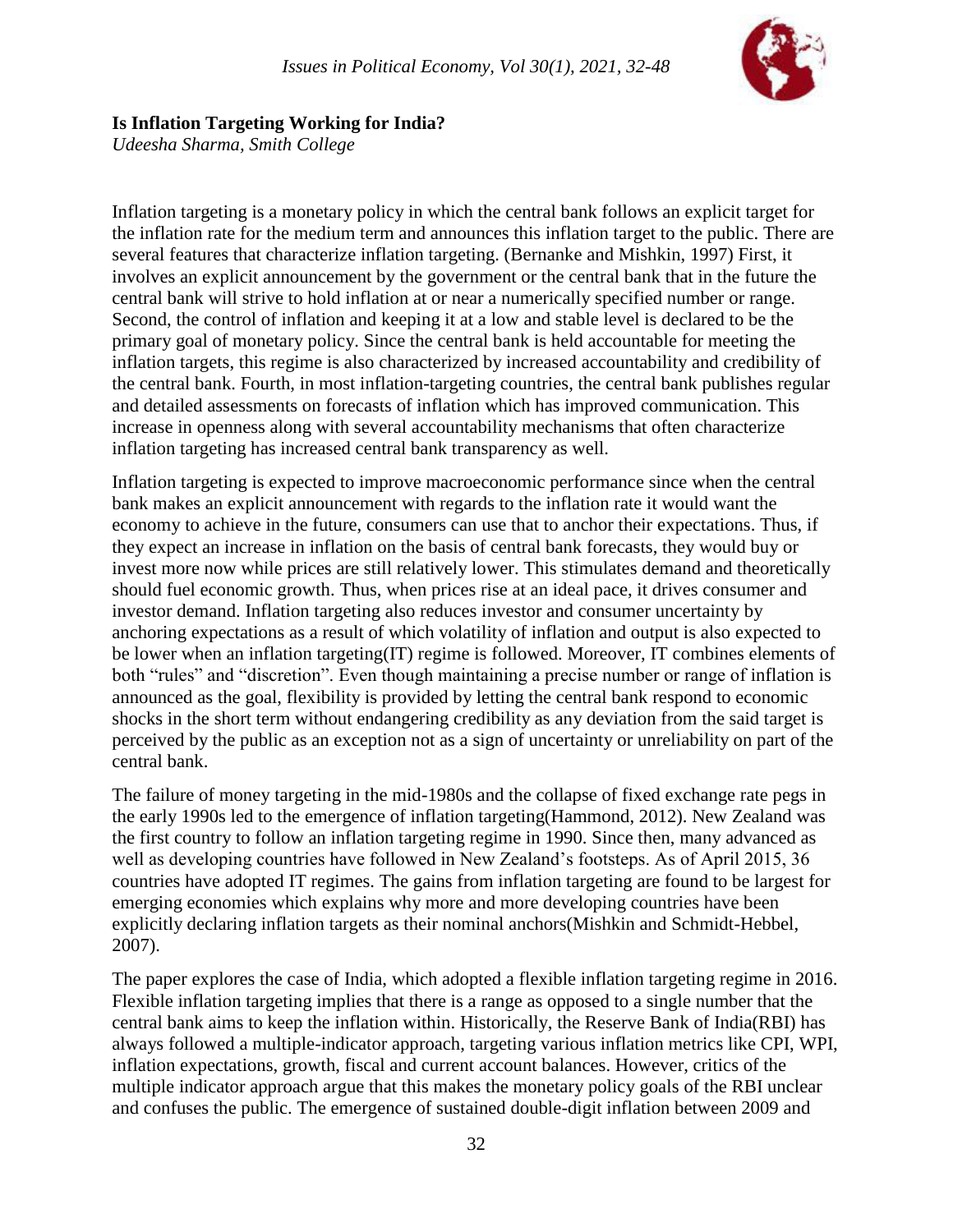2013 also increased the support for IT. Raghuram Rajan, the Governor of the RBI from 2013- 2016 argued that in a country like India, where inflation is not extremely high, and the central bank is considered reasonably credible, focusing on inflation should not lead to a loss in output growth. Finally, on 20<sup>th</sup> February 2015, a Monetary Policy Framework Agreement (MPFA) was signed between the Government of India and the RBI specifying that the Government has set a target of 4 per cent Consumer Price Index (CPI) inflation as the target for the period from August 5, 2016 to March 31, 2021 with the upper tolerance limit of 6 per cent and the lower tolerance limit of 2 per cent.

The paper will investigate whether an inflation targeting framework has yielded macroeconomic advantages such as reduction in inflation and volatility of inflation and output in the Indian economy or not. The purpose of this paper is to study the evidence since inflation targeting was formally implemented in India in August 2016 and compare those metrics to the performance of the Indian economy prior to inflation targeting. The paper focusses mainly on inflation, inflation volatility, GDP growth and GDP growth volatility and studies the impact of IT adoption on these variables of interest. Our hypothesis is that inflation targeting has reduced the level and volatility of inflation without hurting GDP level, growth rate or volatility.

The paper is organized as follows. Section 2 surveys the existing literature on the effect of inflation targeting for developed and developing countries in general and India in particular. Section 3 explains the methodology used to answer the empirical question. Section 4 presents the main results obtained from the regression analysis which focusses on the effects of inflation targeting on inflation levels, GDP levels and GDP growth as well as a discussion of their implications. Section 5 is a graphical analysis of the inflation levels and GDP growth rates in India as compared to the World and Lower and Middle Income Countries. Section 6 is an analysis of the effects of IT on the volatility of relative GDP growth and inflation levels in India. Section 7 highlights further questions and discussions. Section 8 is the conclusion of the paper.

### **2. Literature Review**

A lot of empirical work has been done in the area of inflation targeting in general as well as for emerging economies in particular. Empirical evidence and research on inflation targeting show IT helps countries not only attain lower inflation in the long run but also reduce responses to oil price and exchange rate shocks, strengthen monetary policy independence, improve monetary policy efficiency and obtain inflation outcomes closer to target levels (Mishkin and Schmidt-Hebbel, 2007). IT has been found to result in an improvement in overall economic performance as indicated by a decline in inflation levels, inflation volatility, and interest rates. Output volatility has not worsened after the adoption of the regime in most countries(Mishkin and Schmidt-Hebbel, 2002).

Mishkin and Schmidt-Hebbel(2002) also demonstrated that the fall in inflation has been greater for emerging economies after adopting IT as compared to developed economies. Gonçalves et. al(2006) used differences-in-differences regression to show that emerging economies adopting the regime saw more significant reductions in average inflation and growth volatility that those with monetary policy frameworks other than IT. IMF's World Economic 2005 outlook also published that IT in emerging countries was associated with lower levels of CPI inflation, volatility of CPI inflation and volatility of output gap. Strong and robust evidence has also been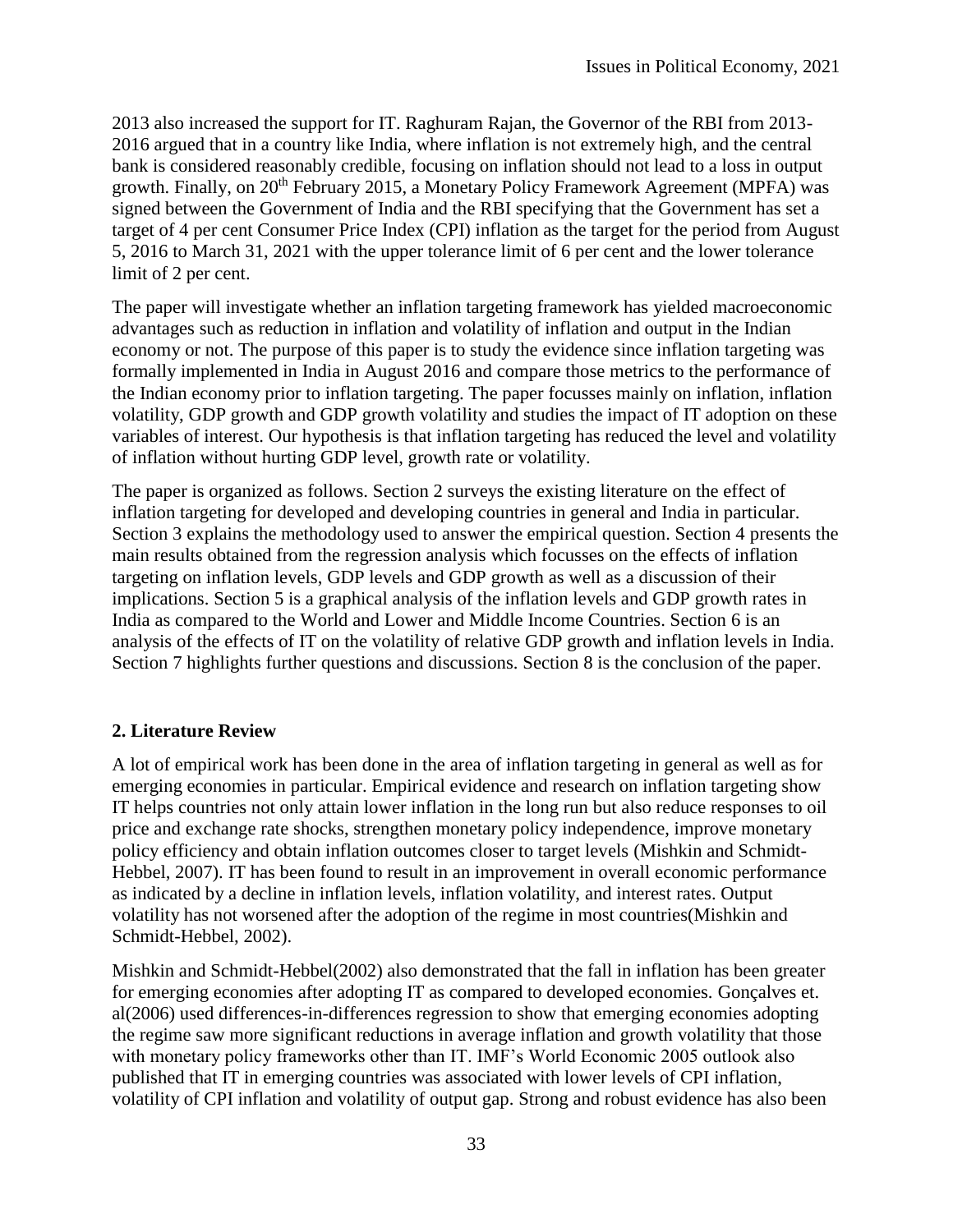found that IT has reduced volatility of international reserves and real and nominal exchange rates in developing economies(Lin, 2010).

On the flip side, there are also several studies that do not find any evidence that IT yields any macroeconomic benefits such as Ball and Sheridan(2012) who were unable to find evidence that inflation targeting improves a country's economic performance. Similarly Brito and Bystedt(2009) concluded that there was no evidence that an IT regime improves macroeconomic performance measured by the behavior of inflation and output growth in developing countries. Additionally, they found robust evidence that output growth reduced during IT adoption. This highlights one of the most common arguments against inflation targeting- that inflation targeters stabilize inflation objectives at the cost of output stabilization.

Several papers have tried to evaluate inflation targeting as a monetary policy objective for India in particular as well as India's preparedness for such a policy regime. Some find inflation targeting to have had economic benefits for the country. Mishra and Mishra(2012) formulated a small open economy model for India with exchange rate as a prominent channel for monetary policy and found that flexible inflation targeting seems a better alternative from an overall macro stabilization perspective in India where financial markets are still not sufficiently integrated. They found that a hybrid Phillips curve for India and the fact that backward dynamics(lag of inflation) are slightly more important than forward dynamics(expected inflation in the next period) indicate the presence of rigidities in price setting behavior resulting in a short-run tradeoff between inflation and output. Kannan(1999) had suggested that the implementation of inflation targeting in India should wait until financial sector reforms have been completed. Singh(2006) argued that the first phase of financial sector reforms has been completed and the macroeconomic performance of inflation in interest rates is now suitable for the adoption of IT in India.

Khatkhate(2006) asserted that even though the sources of inflation in India are non-monetary, RBI has to maintain its credibility and authority and thus, targeting headline inflation might be a good policy framework for India to follow. In a recent study, Eichengreen et. al(2020) conducted an interim assessment of the IT framework in India and found that it has reduced the volatility of a range of inflation-related outcomes like the volatility of inflation, inflation expectations and exchange rates. The assessment also argued that one of the main criticisms against IT- namely that the RBI became more hawkish following the transition to IT-was not found to be true as adjusting for inflation and output gap, policy rates became lower not higher. They also found evidence to support that IT had resulted in better anchoring of inflation expectations.

However, there is ample evidence of the contrary as well – that IT is not a suitable framework for a country like India. Jha(2008) argues that with widespread poverty still present, inflation targeting cannot be the exclusive concern of monetary policy and that a primary objective of monetary policy at least in the medium term gas to be the attainment of higher economic growth. He argues that since the liberalization of markets and the interest rate channel is far from complete, the banking sector has strong monopoly elements and the financial sector is not too liberalized yet, India should follow a multi-objective regime as before and is not ready for a switch to IT. Subbarao(2013) also pointed out that alleviating poverty should be one of the major concerns of the monetary policy. In a largely non-monetized and agricultural country like India, the growth and inflation trade off becomes all the more important(Jalan, 2000).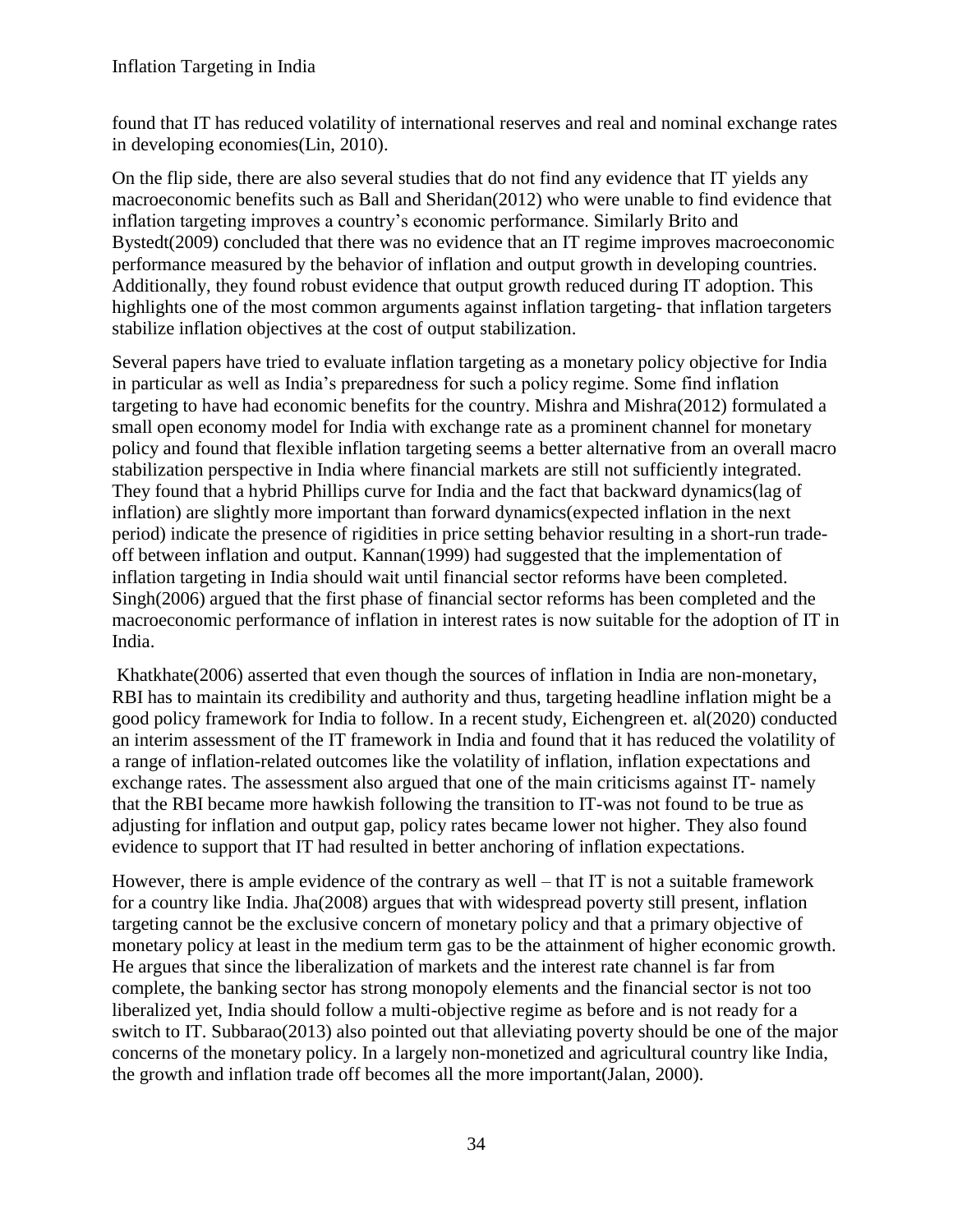Critics of IT in India believe "one target, one instrument" would not be sustainable due to supply constraints and under-utilization of capacity that makes potential output and output gap estimation difficult. Mahajan et. al(2014) also argue that the pre market conditions like welldeveloped markets, independence of central banks etc. are absent in the case of India. They cite the fact that inflation in India is caused by supply side factors as opposed to demand side factors as well as the volatile growth and exchange rate as reasons that India should not opt for IT right now.

An important facet to consider while analyzing the effects of inflation targeting in India is that demonization also took place in 2016, the same year in which inflation targeting began. With little warning, 500 and 1000 Rupee notes were removed from circulation. This was done in order to boost a digital economy, make India a cashless economy and combat black money, money laundering, tax evasion and counterfeiting. These two notes were the two biggest currency denominations in India's currency system and made up more than 85% of the cash in circulation. Majority of transactions in India are done through cash and as a result of this unexpected move, immense pressure was created on the banking system with long queues outside ATMs for 2 months.

There was a huge aggregate demand shock by reducing the money supply and an aggregate supply shock by restricting the currency in circulation as a critical input for specified economic activities, such as purchase of inputs in the agriculture sector. Sales of consumer durable goods also fell drastically and industries that relied on high-volume cash transactions like organized and unorganized retail took a huge hit. Growth slowed down to a four-year low of 6.7%. The fact these huge shocks coincide with the implementation of IT definitely make realizing the full effects of IT harder and should be kept in mind especially while looking at GDP and GDP growth related data in India post 2016.

#### **3. Methodology**

#### *Data Collection*

The paper makes use of quarterly data starting from the  $2<sup>nd</sup>$  quarter of 2000 to the  $2<sup>nd</sup>$  quarter of 2020 i.e. 20 years' worth of data for the main regression, which was all obtained from [https://fred.stlouisfed.org/.](https://fred.stlouisfed.org/) Since India measures inflation using headline CPI, data on inflation is measured by the growth rate of CPI by the same quarter in the previous year. Broad money is M3 for India in the National Currency. Growth rate of broad money supply was calculated year on year i.e., percentage change from the same quarter a year ago. Openness of the economy was defined as the ratio of exports and imports to total GDP and was calculated as the sum of imports as a percentage of GDP and exports as a percentage of GDP. Real GDP was calculated as GDP by Expenditure in Constant Prices: Total GDP for India in Chained 2000 National Currency Units(Seasonally Adjusted). Exchange rate is calculated as National Currency to U.S. Dollar: Average of Daily Rates for India.

For the analysis of relative inflation and relative GDP growth as well as volatility of those two variables, annual data was obtained from<https://fred.stlouisfed.org/> as well. In this case, data for the World as well as Lower and Middle Income Countries was required and for the comparisons and benchmarking to be sound, we needed to find data for the same measure and with the same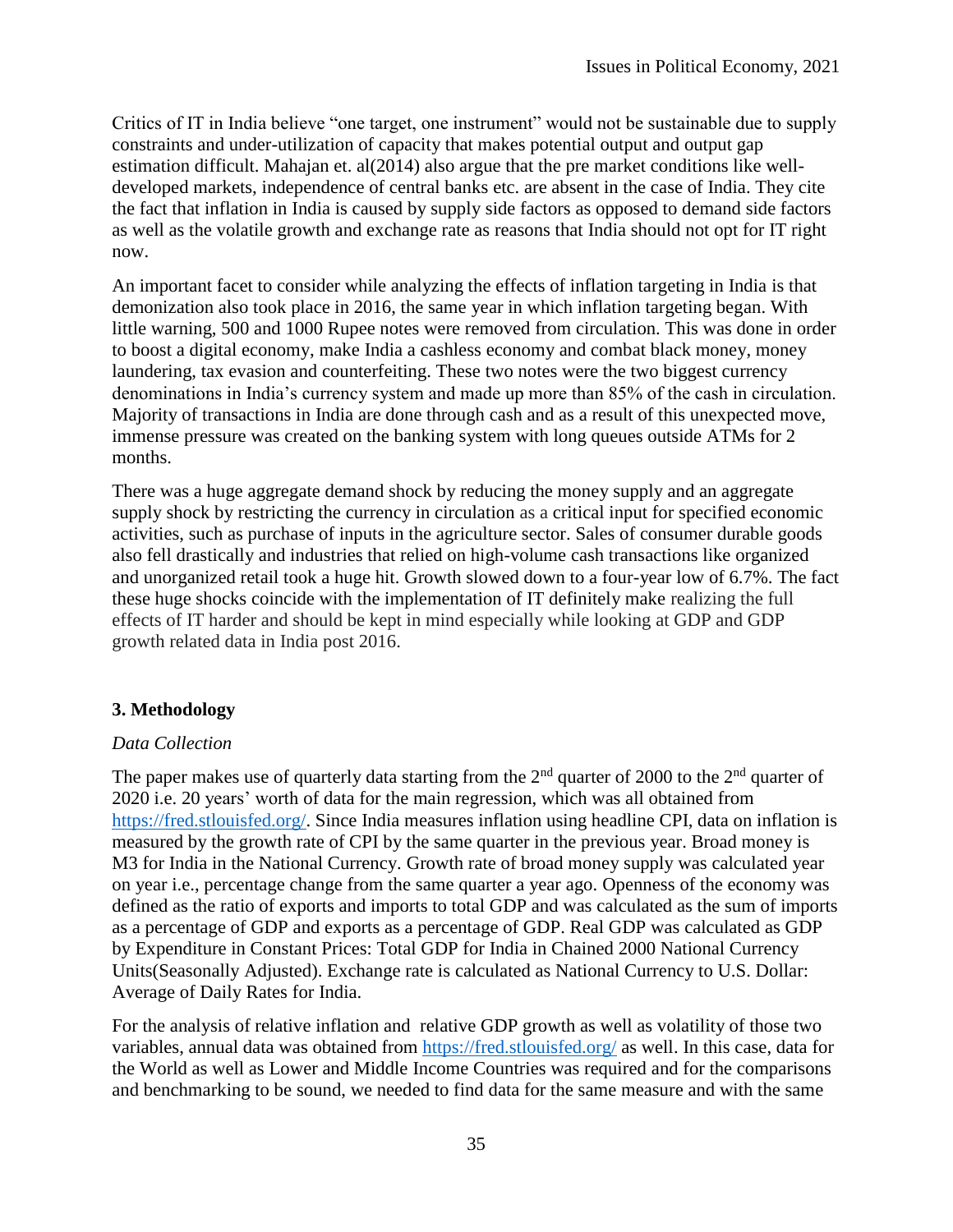frequency. Since only annual measures of Inflation and Real GDP per capita could be found, that is what was utilized here. The annual data spans from 1999 to 2019. For the GDP data, Annual, Not Seasonally Adjusted Constant GDP per capita for India, the World and Lower and Middle Income Countries in 2010 U.S. Dollars was utilized. For inflation, Annual CPI inflation rates for India, the World and Lower and Middle Income Countries were utilized. Year on year growth rates for GDP were also calculated in a similar manner as described above. The countries that classify as Lower and Middle Income Countries are mentioned in the appendix.

### *Empirical Methodology*

The study employs regression models to test the hypothesis as follows:

### **For regression 1:**

The null hypothesis( $H_0$ ): Inflation targeting regime does not have a negative effect on inflation levels.

The alternate hypothesis( $H<sub>1</sub>$ ): Inflation targeting regime has a negative effect on inflation levels.

For the first regression on inflation levels the following multiple regression equation was used:

(1) 
$$
infl = \beta_0 + \beta_1 infl_{\text{tar}} + \beta_2 GDP + \beta_3 broad + \beta_4 open + \beta_5 exchange + E
$$

Here, the y variable or the dependent variable is the level of inflation, the independent variable of interest is the inflation targeting dummy infl\_tar. If we expect IT to have a significant impact in reducing inflation levels and want our null hypothesis to be rejected, we would need the coefficient on infl\_tar to be negative and statistically significant.  $\beta_0$  is the constant term. The other regressors are the control variables, namely, GDP levels, broad money supply growth, openness of the economy and exchange rate respectively. E is the error term. The dummy variable infl\_tar=0 for years prior to the adoption of IT in India and equals 1 for years post the adoption of IT. Since the RBI Amendment introducing inflation targeting took place in February 2015 but the target was set from August 2016 onwards, we will assume infl\_tar=1 from the third quarter of 2016 onwards. As a robustness check, we also run the same regressions with the infl\_tar dummy being set to be equal to be 1 from 2015 Q2 onwards i.e., the first quarter after the announcement was made since simply the announcement of the inflation target is likely to have influenced expectations and inflation levels even before the regime was formally adopted.

#### **For regression 2 and 3:**

The null hypothesis( $H_0$ ): Inflation targeting regime does not have a significant effect on GDP level/GDP growth rate

The alternate hypothesis( $H_1$ ): Inflation targeting regime has a significant effect on GDP levels.

For the second regression on GDP levels the following multiple regression equation was used:

(2) 
$$
GDP = \beta_0 + \beta_1 infl_{tar} + \beta_2 infl + \beta_3 broad + \beta_4 open + \beta_5 exchange + E
$$

This is similar to the first equation except that the y variable or dependent variable is the level of GDP and instead of Real GDP levels, we have inflation levels as part of the control variables. Here, if we expect inflation targeting to increase output, the sign on the infl\_tar dummy would be positive. To reject the null hypothesis of having no effect, we would want the coefficient to be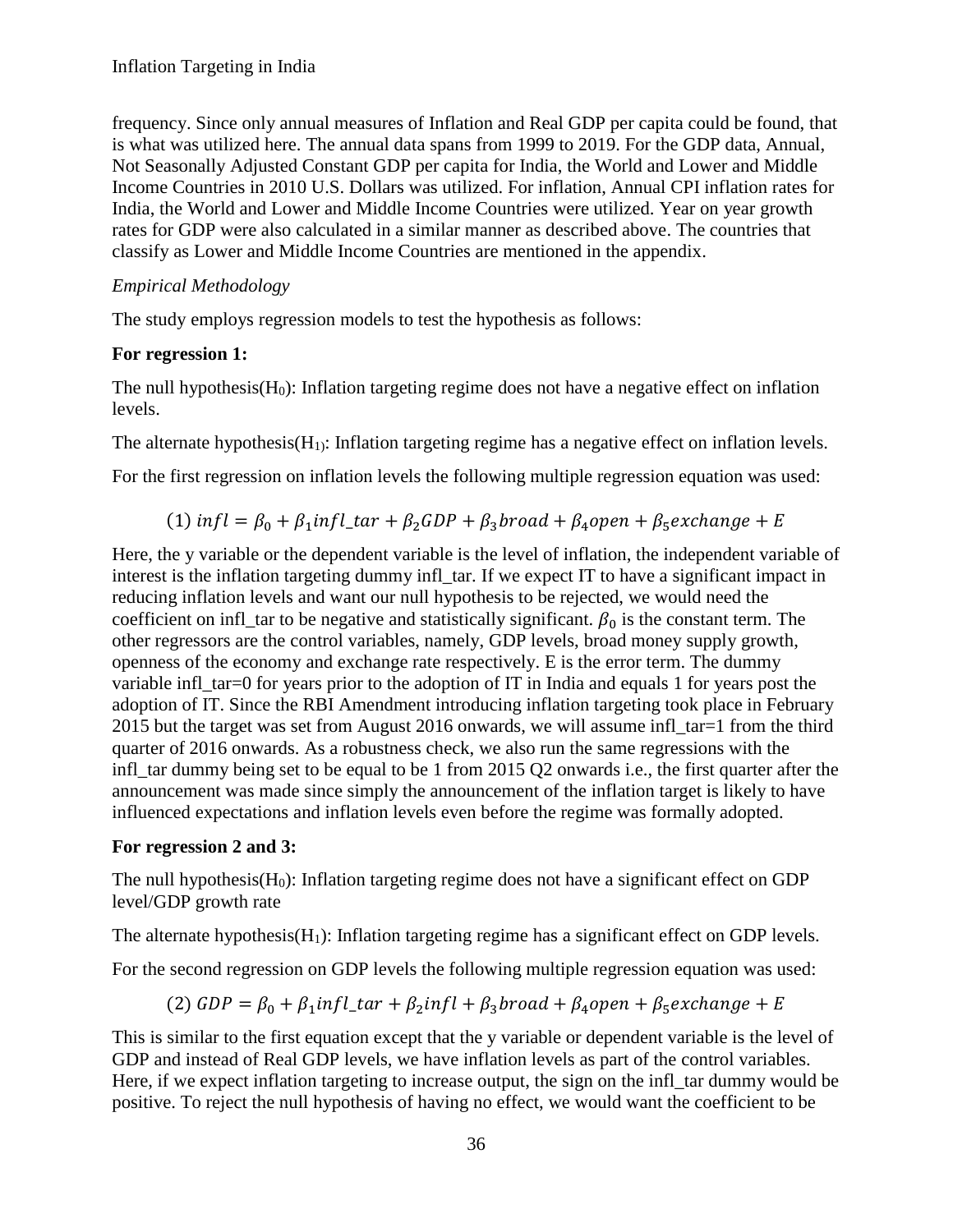statistically significant. However, if the critics of IT are correct in that IT reduces output, the coefficient would be negative.

We also test another version of the second regression wherein we use the growth rate of GDP instead of GDP levels. This equation is the same as the last one other than the difference in the dependent variable.

# (3)  $GDP\_growth = \beta_0 + \beta_1 infl\_tar + \beta_2 infl + \beta_3 broad + \beta_4 open + \beta_5 exchange + E$

There have been many studies that use inflation targeting dummies to assess the effects pre and post inflation for emerging and developing economies, most notably Ball and Sheridan (2005) whose differences-in-differences cross-section regression was then replicated in many other studies like those done by Goncalves and Salles(2016) and Brito and Bystedt(2009). This paper differs in that it only looks at data from one country and thus, mean reverting dynamics do not need to be accounted for. Moreover, we have introduced several control variables in our study that could have a causal effect on the outcome variable and are correlated with one another as well. The control variables of choice in this paper are broad money, GDP levels(only for the inflation regression), openness and the exchange rate and the levels of inflation(only for the GDP related regressions). Certainly, this is not an exhaustive list as these are not the only variables that could influence inflation, GDP levels and growth rates. However, they do capture a great deal of what may drive GDP and inflation in India based on previous literature and also had easily available quarterly data. Lin and Ye(2009) use similar control variables in their regression but they use a fixed exchange rate dummy and openness in a separate regression whereas this paper utilizes the exchange rate (as it is just a study of one country) and the openness together with the other control variables in both the regressions.

For the analysis of relative GDP and inflation volatility, we follow a simpler approach. We benchmark the inflation levels and GDP per capita growth rates in India by dividing them by the inflation levels and GDP per capita growth rate in the World and in Lower and Middle Income Countries(LMI). The resulting ratios thereby give us two different *relative* inflation and GDP growth rate measures for India. The data in India is scaled in this way so that it gives a better idea of India's macroeconomic performance as compared to the rest of the World and countries that are similar to India in terms of income levels. Such benchmarking would help understand to what extent did inflation targeting contribute to the changes in volatility as opposed to general regional or global trends. This paper calculates the volatility as the standard deviation of the relative inflation, GDP and GDP growth in the period pre and post IT. We use the aid of summary statistics and graphs to compare trends regionally and globally. Also, since only yearly data was available, we take 2016 to be the year in which inflation targeting began for our analysis in this case.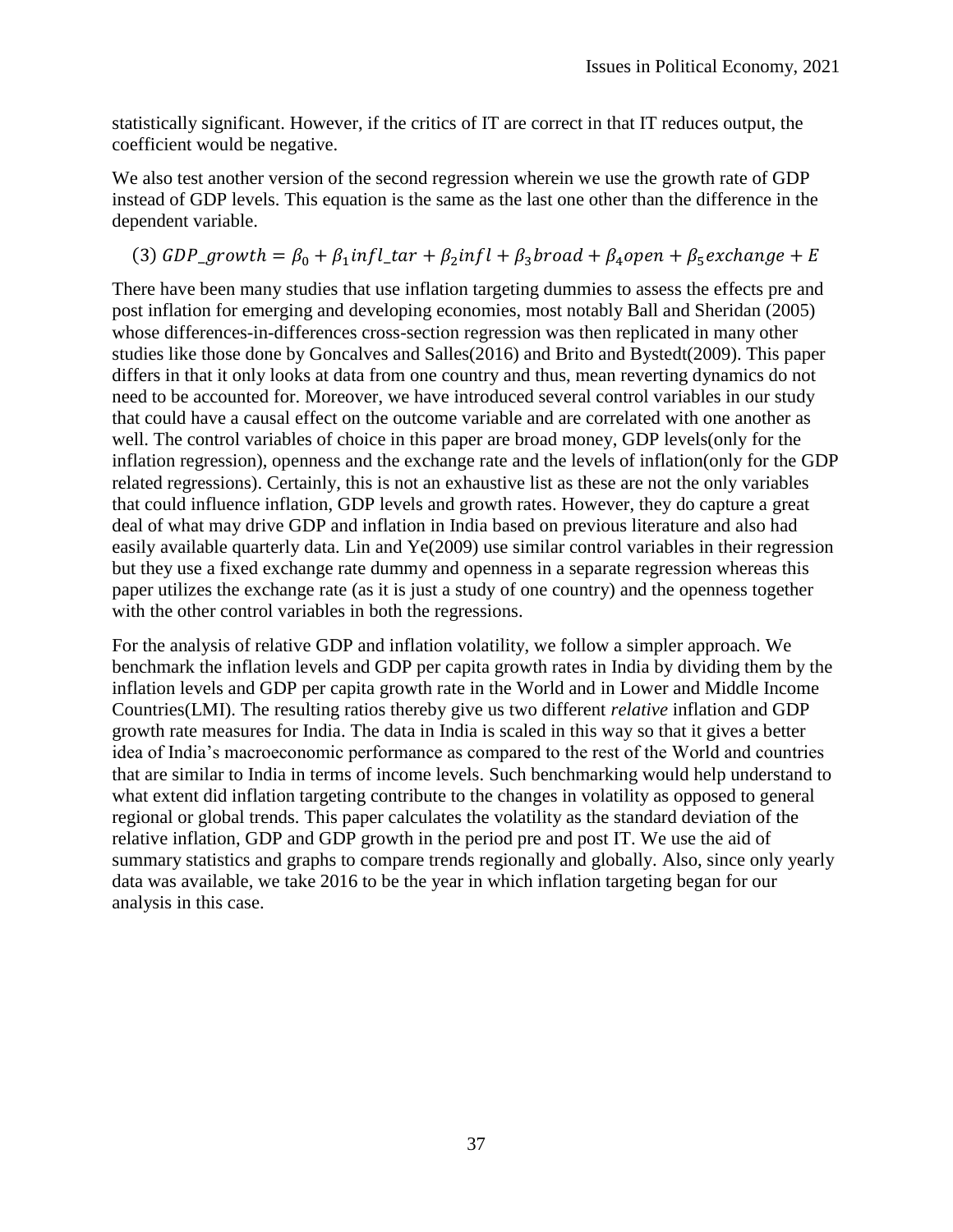#### **4. Results and Discussion of Regression Analysis**

*Effect of inflation Targeting on Inflation Levels, GDP Levels, GDP Growth Rates (2000 Q2- 2020 Q2)*

#### **IT beginning in 2016 Q3:**

The summary statistics of the three regressions are shown below:

#### **Table 1. Estimates of the Inflation Targeting Effect starting 2016 Q3 on**

- **(1) Inflation Levels**
- **(2) GDP Levels**
- **(3) GDP Growth Rates**

|          | (1)        | (2)            | (3)        |
|----------|------------|----------------|------------|
|          | infl       | GDP            | GDP_growth |
| infl_tar | $-2.705**$ | 7.68936e+12*** | 0.385      |
|          | $(-2.71)$  | (6.06)         | (0.29)     |

t statistics in parentheses

\* p<0.05, \*\* p<0.01, \*\*\* p<0.001

#### **IT beginning in 2015 Q2:**

A robustness check was also performed with the infl\_tar dummy equal to 1 since 2015 Q2 or the first quarter after the announcement regarding IT adoption was made.

#### **Table 2. Estimates of the Inflation Targeting Effect starting 2015 Q2 on**

- **(1) Inflation Levels**
- **(2) GDP Levels**
- **(3) GDP Growth Rates**

|          | (1)<br>infl | (2)<br>GDP     | (3)<br>GDP_growth |
|----------|-------------|----------------|-------------------|
| infl_tar | $-4.446**$  | 1.00082e+13*** | 5.330**           |
|          | $(-2.87)$   | (6.87)         | (2.72)            |

t statistics in parentheses

\* p<0.05, \*\* p<0.01, \*\*\* p<0.001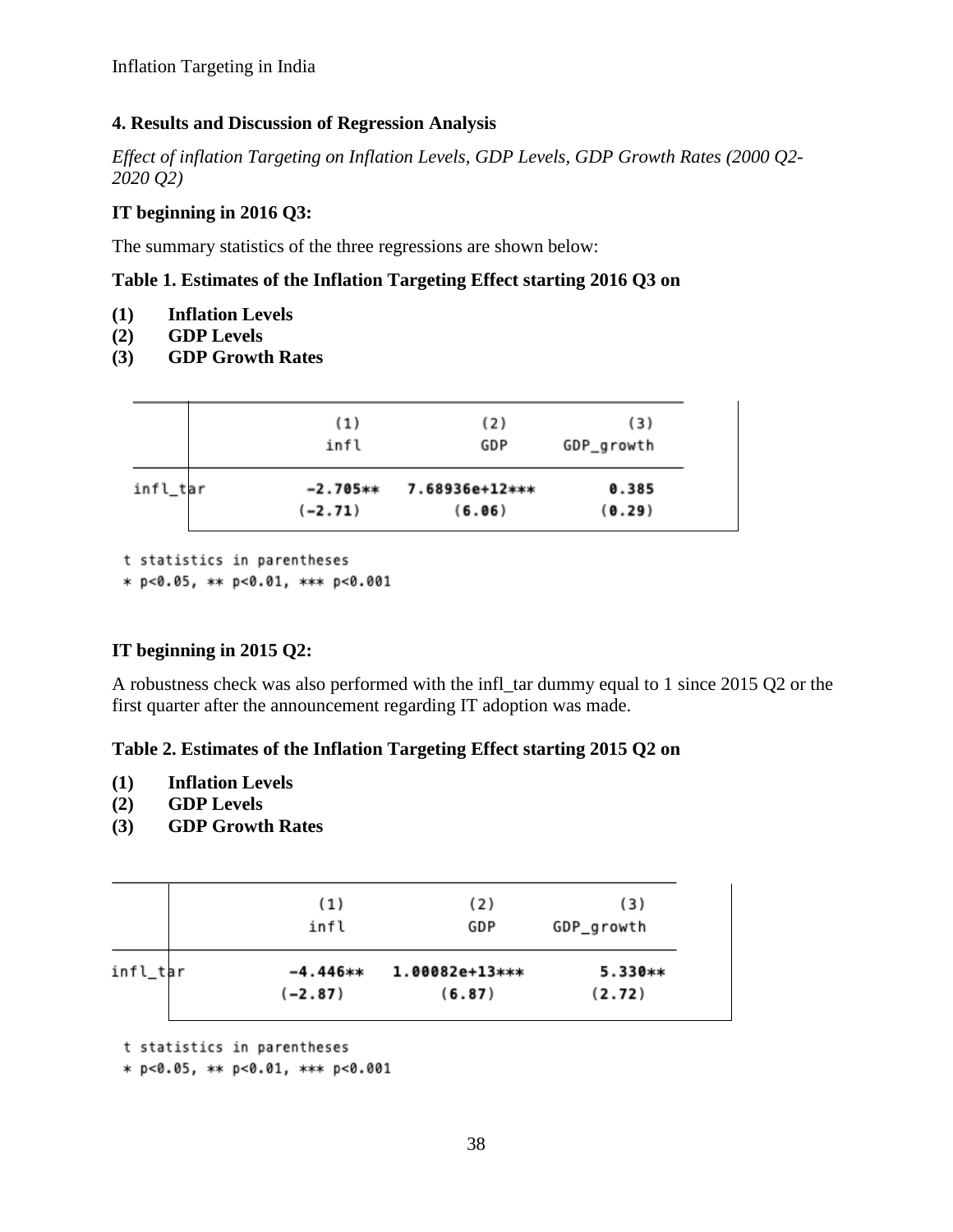#### **Discussion**

The paper focuses on the sign and significance of the inflation targeting dummy variable. In the first regression, the coefficient of inflation targeting is -2.705. This means that India's inflation level was 2.705% lower once it started inflation targeting as compared to before the implementation of the IT regime. This result matches our hypothesis as well and goes to show that switching to an inflation targeting regime has been successful in maintaining price stability by lowering inflation levels in India. It is important to note that the coefficient on the inflation targeting dummy is statistically different from zero. This coefficient was statistically significant at the 5% level which means that at 5% significant level we can reject the null hypothesis that the adoption of inflation targeting has had no effect on the level of inflation.

For the second regression which utilized the level of GDP as the dependent variable, we see that the inflation targeting dummy has a coefficient of  $7.689E + 12$ . This means that ever since India started adopting inflation targeting the level of GDP has been Rs. 7.689 trillion more than that before the adoption of the inflation targeting regime. This coefficient was highly statistically significant at the 1% level. For the third regression which had the year on year growth rate of GDP as the dependent variable, the coefficient on the inflation targeting dummy was 0.385 and it was not statistically significant. Thus, we cannot reject the null hypothesis that adoption of inflation targeting has had no effect on the growth rate of the GDP. This conclusion is less worrying then if there was a statistically significant negative effect. That would mean that since the adoption of inflation targeting, the growth rate of GDP has suffered which is what a lot of critics of the inflation targeting regime in India argue. Thus, this result also supports our hypothesis that the adoption of inflation targeting has not had any significantly negative effect on GDP growth.

Also, once we perform the robustness check in which we assumed inflation targeting started affecting inflation and output from 2015 Q2 onwards, the absolute magnitudes of the infl\_tar dummy increased for the inflation and GDP levels equations, indicating that the associated decrease in inflation and increase in GDP levels post IT is even more if we start observing the data right after the announcement of the RBI. Moreover, the coefficient on GDP growth rates not only increased but as seen in Table 2, becomes statistically significant at the 5% significance level.

Thus, we have no evidence in this study to prove that inflation targeting in India has had negative effects on the growth of GDP. Moreover, when we utilized the GDP levels we found that inflation targeting has had a statistically significant positive influence on the GDP. So far, this paper has shown that ever since the adoption of inflation targeting, inflation levels in India have fallen, GDP levels have risen and growth rate of GDP has not suffered.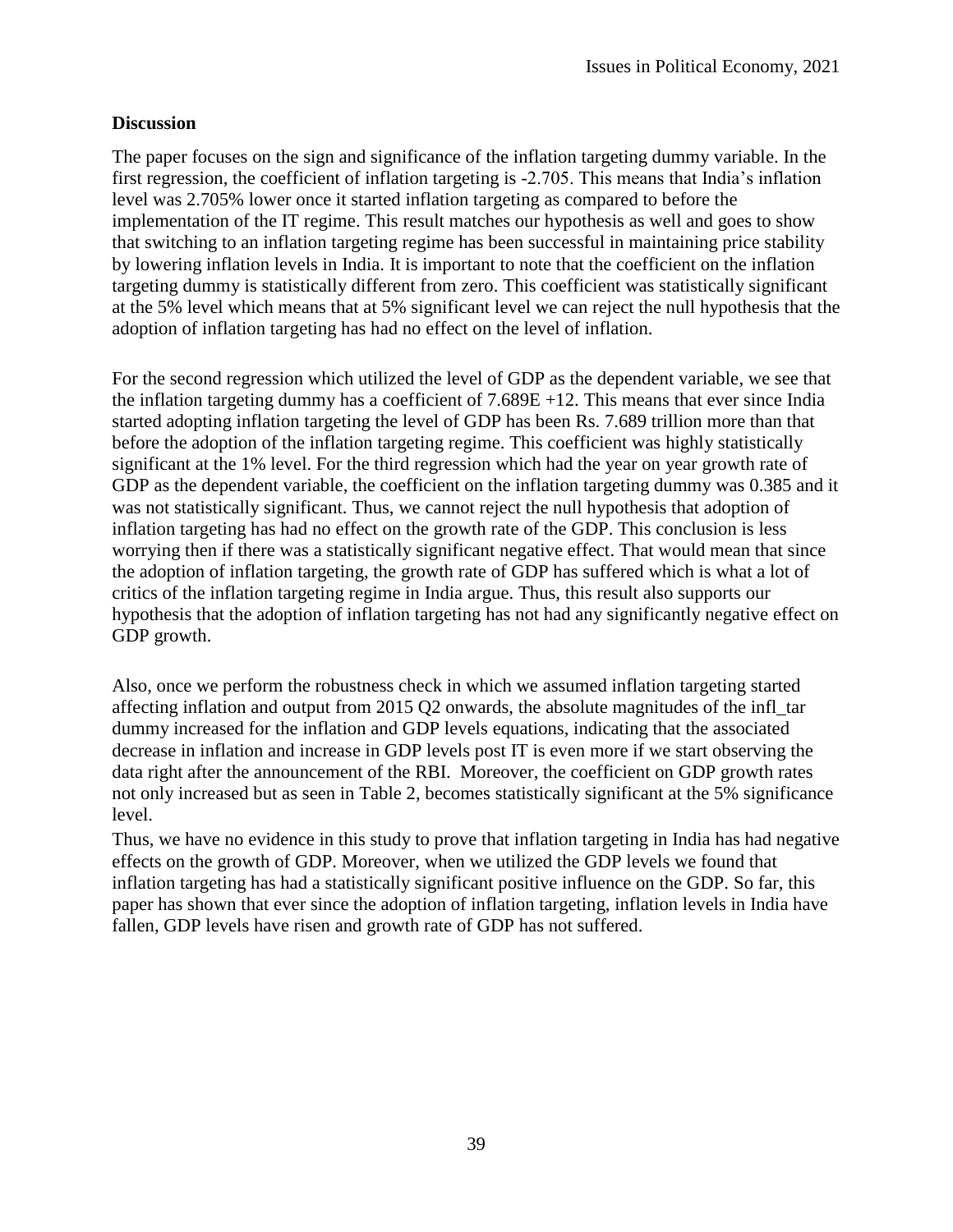Inflation Targeting in India

### **5. Results of Relative Inflation and GDP Growth Rates in India**

The following are graphs representing the ratios of the inflation and GDP growth rates in India over those in the World and LMI countries.

#### **Graph 1. Inflation Level in India relative to the World and the Lower Middle Income Countries (1999-2019)**



**Graph 2. GDP Growth Rate in India relative to the World and the Lower and Middle Income Countries (1999-2019)**

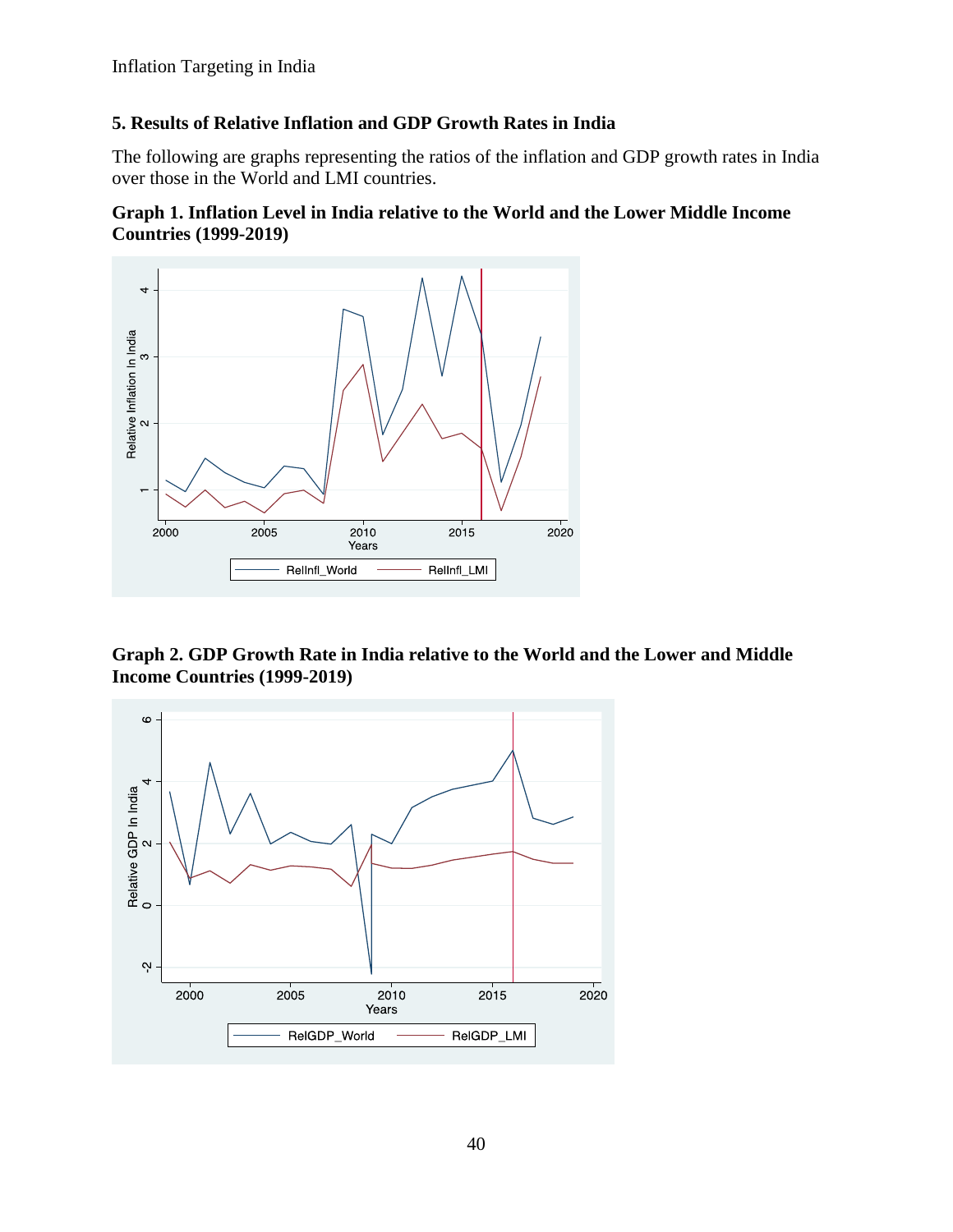#### **Discussion**

The following graphs highlight the relative inflation levels and relative GDP growth rates in India. The vertical red line in both graphs indicates the year 2016 in which inflation targeting was adopted by the RBI. A ratio of one in Graph 1 implies that the inflation in India and that in the World or LMI countries is the same. Values on the vertical axis that are greater than one imply that the inflation level in India is relatively higher than that in the World or in other LMI countries and values less than one imply that the inflation in India is relatively lower.

As we can see most of the values on Graph 1 are greater than one which means that the inflation in India has been relatively higher. In Graph 1, there is a drastic decrease in the relative inflation level in India immediately following the implementation of IT. This can be seen as one of the positive impacts of IT. However, we do see that there is an increase in relative inflation in India in around 2017 and since then it has constantly been increasing. In fact, ever since 2019 the inflation rate in India has been consistently higher than the upper limit of 6% that the RBI had initially set. Inflation in India is generally driven by shocks from the supply side, and could have been higher in recent times due to high food and fuel prices which are a huge percentage of the consumer basket and highly volatile as well. Inflation in India also seems to move in the same direction as global commodity prices which could have also led the inflation in India to be higher since 2019.

The second graph can be interpreted in the same way as the first but instead of inflation levels, we use relative GDP growth rates. These are obtained by dividing the GDP per capita growth rate in India by that in the World and LMI countries. Post 2016, there has been a decrease in relative GDP growth rate in India both compared to the world as well as LMI countries. Our regression analysis earlier had shown that ever since the adoption of inflation targeting, GDP growth rate has been higher than before but here we see the *relative* growth rates falling. One of the possible reasons that the relative growth of GDP in India could be falling post 2016 could be the demonetization that took place that same year. GDP in India could have grown less as compared to the World and other countries with similar income levels since India at that time was experiencing a huge shock to its money supply and demand.

### **6. Results and Discussion of Inflation and GDP Growth Volatility**

# **Table 3. Volatility of Inflation Levels Pre and Post IT implementation**

|               | Pre IT | Post IT<br>$(1999-2015)$ $(2016-2019)$ |
|---------------|--------|----------------------------------------|
| RelInfl World | 1.186  | 1.08                                   |
| RelInfl LMI   | .696   | .828                                   |
|               |        |                                        |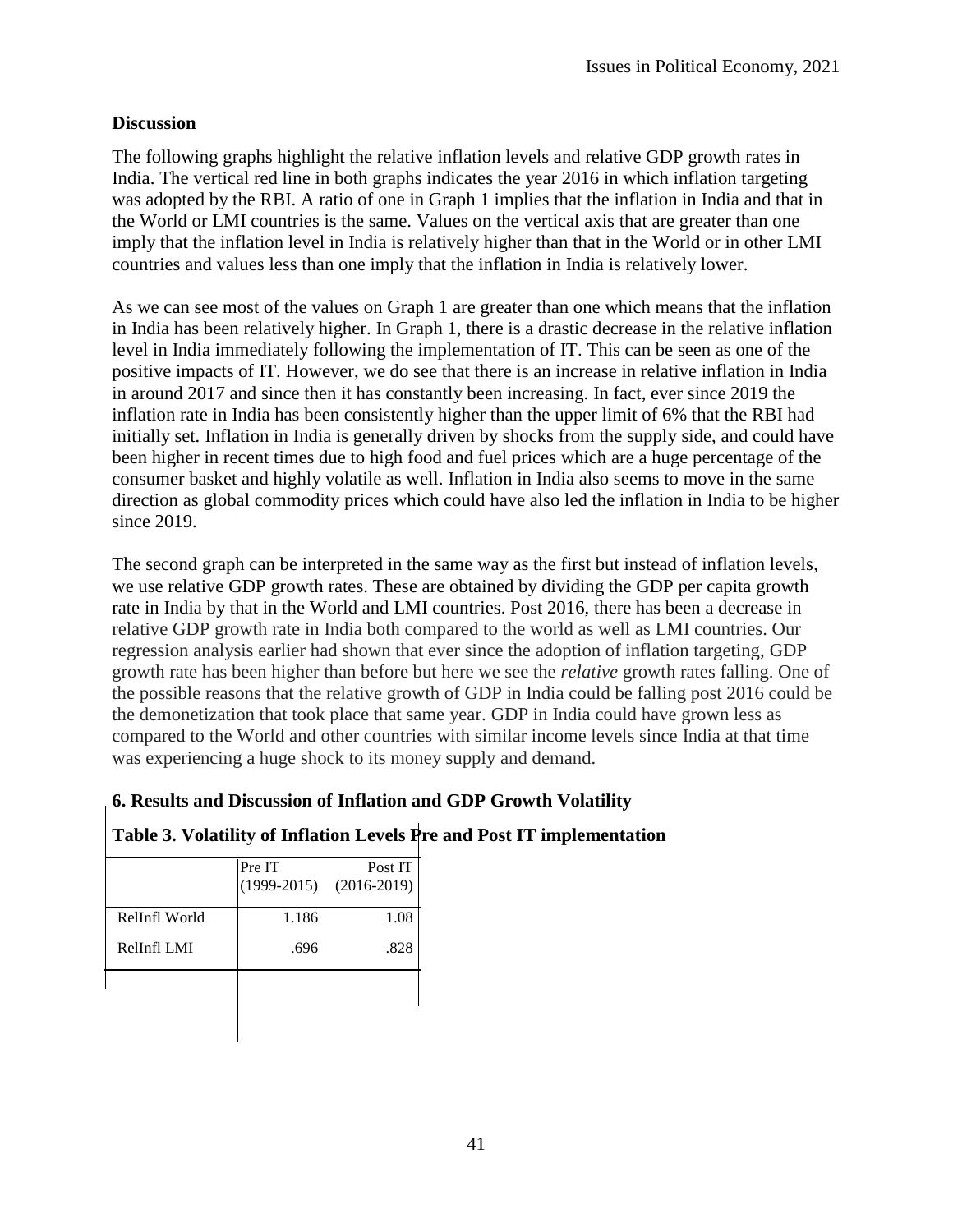|             | Pre IT | Post IT<br>$(1999-2015)$ $(2016-2019)$ |
|-------------|--------|----------------------------------------|
| RelGDPWorld | 1.566  | 1.127                                  |
| RelGDPLMI   | .374   | .178                                   |
|             |        |                                        |

# **Table 4. Volatility of GDP Growth Pre and Post IT implementation**

### **Discussion**

Volatility in this paper is calculated by measuring the standard deviation pre-and postimplementation of the IT regime. The pre-IT period is defined as the years 1999 to 2015 and post IT period is defined from 2016 to 2019. Table 3 shows that the volatility of inflation level in India relative to the World fell post the implementation of IT and volatility of inflation levels in India relative to LMI countries rose post the implementation of IT. Table 4 shows that the volatility of GDP growth rate in India relative to the World as well as relative to LMI countries fell after IT was implemented. From both these tables, we can conclude that inflation levels and GDP growth rates in India relative to the World fell after the IT regime was adopted. Thus, not only did the IT regime successfully reduce the level of inflation and increase the level of GDP in India, it also successfully reduced the volatility of inflation levels and GDP growth rates in India relative to the World. Reduction in volatility of these variables is often considered as a sign of macro-economic efficiency. Less volatile inflation levels are also indicative of well anchored inflation expectations.

### **7. Further Questions and Discussion**

One of the main limitations of the paper is the lack of high frequency data. Monthly data would have increased the number of observations by a considerable amount, however for the regression analysis only quarterly data was found and for the volatility and graphical analysis, only annual data could be found. As mentioned before, it is possible that the control variables do not capture all the factors impacting the dependent variable. Using output gap instead of output levels and seeing if we still obtain similar results might also be a good idea.

One of the possible routes that could further be explored is whether or not inflation expectations in India have been better anchored due to the adoption of the IT regime. The paper shows that volatility of inflation levels in India has been the lower ever since inflation targeting was implemented. However, an empirical analysis using inflation expectations from household surveys and calculating the RMSE could be a great way to study forecasting errors and could give a deeper insight into how beneficial IT has been. Another avenue for exploration is whether or not credibility and transparency of the RBI have improved post IT. One of the main advantages of an IT regime is that increased communication with the public improves the transparency of the central bank. An analysis of the public's perception of the transparency of the RBI post-IT adoption would be a great way to understand whether the RBI has successfully carried out the regime or not.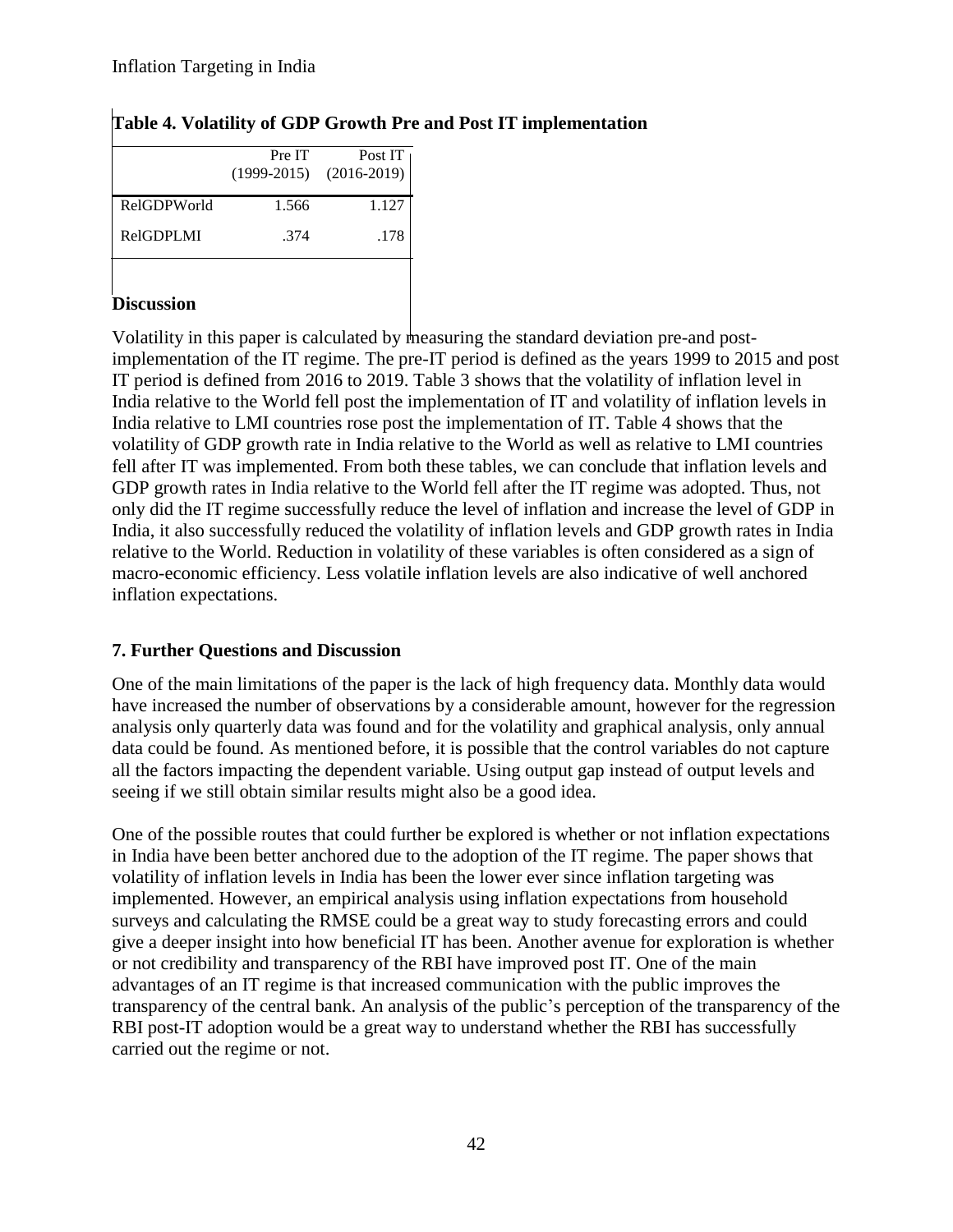As mentioned before, India has missed the inflation level target in all quarters of 2019 which is something that should be explored in greater detail. Whether the RBI will be able to pull inflation back down into its desired range or if it would need to re-adjust the range all together is also an important discussion. Looking at how IT has influenced interest rates, exchange rates as well as the response of the Indian economy to shocks would also complement this analysis. Another aspect to investigate further could be conducting a cross-country study including other countries in South Asia or Lower and Middle Income Countries in order to better assess India's performance compared to that of similar countries. Lastly and probably the most important, is to consider the impact of demonetization on the performance of IT. Since both these colossal changes in the Indian economy took place in the same year, disentangling the effect of one from the other is definitely a difficult yet crucial task in understanding the impacts of both these policies.

#### **8. Conclusion**

The Reserve Bank of India's move to switch from a multiple indicator approach to a flexible inflation targeting regime has potentially huge implications for the Indian economy as well as the conduct and effectiveness of the monetary policy. This paper tries to answer the question of whether inflation targeting has been beneficial for India or not using an empirical approach. The main variables of interest are the level of inflation, the level of GDP, the growth rate of the GDP as well as the volatility of relative inflation level and GDP growth rates.

In the regression analysis we found statistically significant evidence at the 5% significance level that the adoption of inflation targeting has reduced the level of inflation in India. Highly statistically significant evidence was also found that post-implementation of the regime, the GDP levels in India rose. This coefficient was found to be statistically significant at 1% significance level. In terms of growth rate of GDP, we did not find statistically significant evidence to indicate that there had been any effect of the implementation of the regime on the growth rate of the GDP. This is in line with our hypothesis according to which the level of inflation reduced post the implementation of the inflation targeting framework without a negative effect on the growth rate or level of GDP. When we consider 2015 Q2 to signify the start of IT as a robustness check, we found a statistically significant positive effect of IT adoption on GDP growth which further supports the argument that IT has not only improved price stability but also boosted economic growth in India.

With the aid of graphs and summary statistics we also try to compare the volatility of relative inflation levels and GDP per capita growth rates before and after inflation targeting commenced in India. We saw that the inflation levels have become less volatile as indicated by a lower measure of standard deviation post implementation of the regime as well as less volatile growth rates when compared to the World. Thus, the reduction in inflation volatility has not come at a cost to the GDP per capita growth rate volatility. There is evidence of a more stable economy as indicated by the lower levels of volatility of not just inflation but also the GDP per capita. All these results are in line with the proposed hypothesis since they show that IT has yielded several benefits for the Indian economy. Ever since India adopted inflation targeting, inflation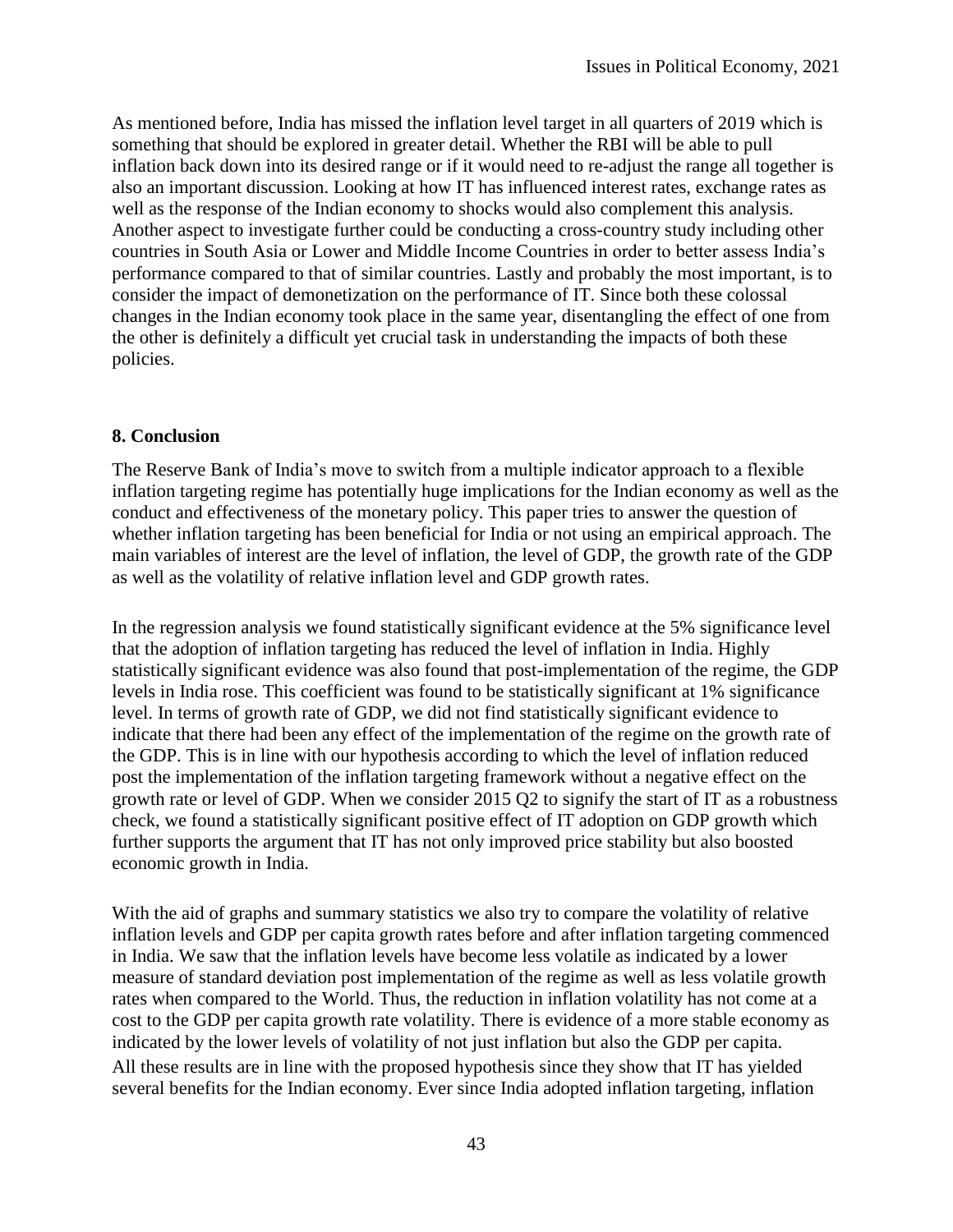levels have been lower, GDP levels have been higher and growth has not suffered. Moreover, volatility of inflation levels and GDP growth rates in India relative to the World have also fallen.

# **9. Appendix**

The World Bank classification of Lower and Middle Income Countries used by FRED consists of the following:

| Angola           | Honduras              | Papua New Guinea      |  |
|------------------|-----------------------|-----------------------|--|
| Algeria          | India                 | Philippines           |  |
| Bangladesh       | Kenya                 | São Tomé and Principe |  |
| Benin            | Kiribati              | Senegal               |  |
| <b>Bhutan</b>    | Kyrgyz Republic       | Solomon Islands       |  |
| Bolivia          | Lao PDR               | Sri Lanka             |  |
| Cabo Verde       | Lesotho               | Tanzania              |  |
| Cambodia         | Mauritania            | Timor-Leste           |  |
| Cameroon         | Micronesia, Fed. Sts. | Tunisia               |  |
| Comoros          | Moldova               | Ukraine               |  |
| Congo, Rep.      | Mongolia              | Uzbekistan            |  |
| Côte d'Ivoire    | Morocco               | Vanuatu               |  |
| Djibouti         | Myanmar               | Vietnam               |  |
| Egypt, Arab Rep. | Nepal                 | West Bank and Gaza    |  |

**Table 5. List of Lower and Middle Income Countries**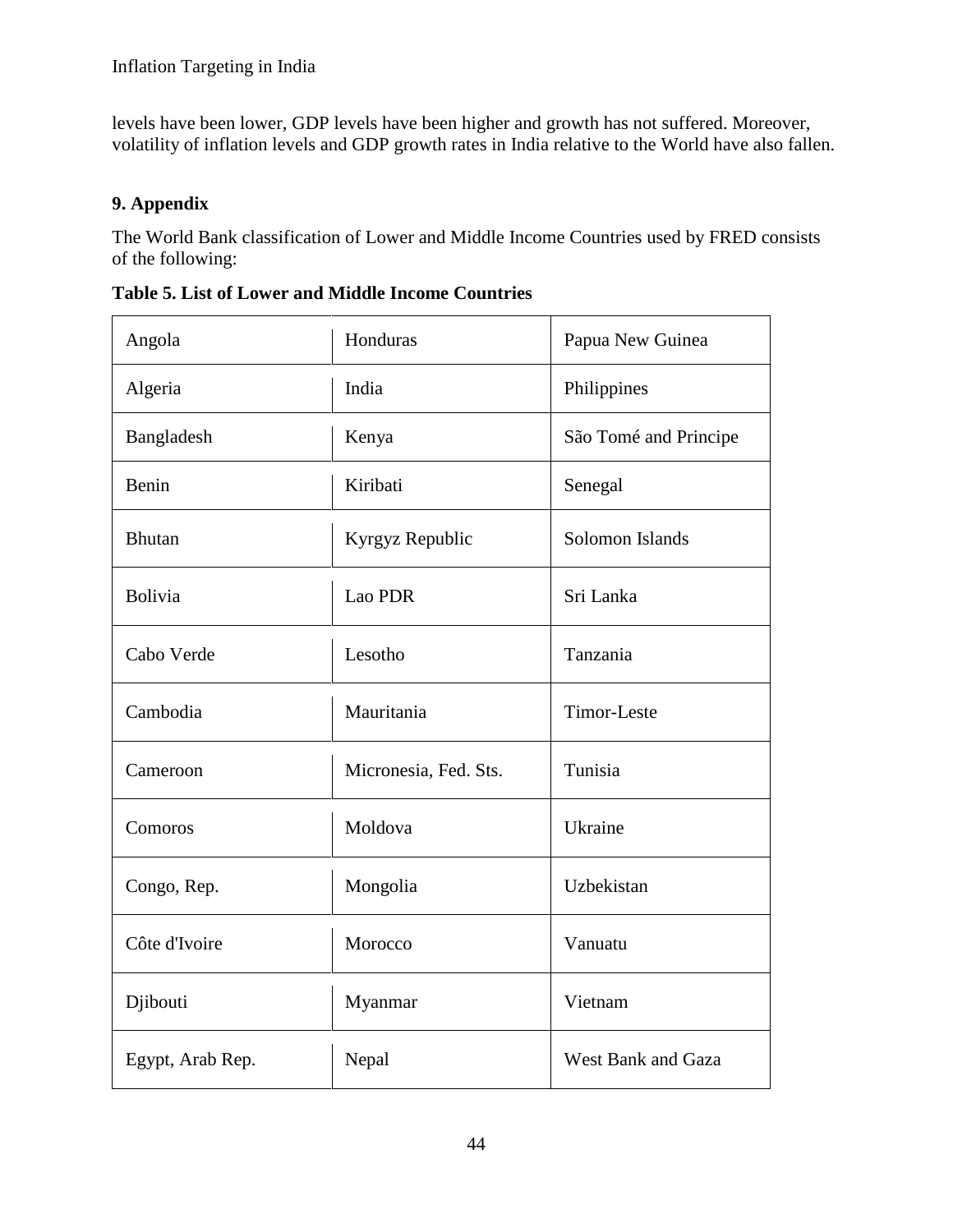| El Salvador | Nicaragua | Zambia   |
|-------------|-----------|----------|
| Eswatini    | Nigeria   | Zimbabwe |
| Ghana       | Pakistan  |          |

Source : The World Bank

| Table 6: Regression results for equations(1)-(3) with $\inf$ _tar=1 from 2016 Q3 onwards |  |  |  |
|------------------------------------------------------------------------------------------|--|--|--|
|                                                                                          |  |  |  |

|                    | (1)        | (2)                    | (3)        |
|--------------------|------------|------------------------|------------|
|                    | infl       | GDP                    | GDP_growth |
| infl_tar           | -2.705**   | 7.68936e+12***         | 0.385      |
|                    | $(-2.71)$  | (6.06)                 | (0.29)     |
| broad_growth       |            | $0.245** -8.20797e+10$ | $-0.463$   |
|                    | (2.88)     | $(-0.69)$              | $(-1.56)$  |
| open               | $0.149**$  | 3.74597e+11***         | 0.172      |
|                    | (3.17)     | (8.70)                 | (1.68)     |
| GDP                | $1.85e-13$ |                        |            |
|                    | (1.74)     |                        |            |
| exchange           | 0.00122    | 4.91148e+11***         | -0.291     |
|                    | (0.02)     | (7.06)                 | $(-1.89)$  |
| infl               |            | 2.05732e+11*           | $-0.0388$  |
|                    |            | (2.53)                 | $(-0.22)$  |
| $_{\rm \sim}$ cons | $-5.239$   | $-1.88065e+13***$      | 23.65*     |
|                    | $(-1.37)$  | $(-4.67)$              | (2.45)     |
| Ν                  | 81         | 81                     | 81         |

t statistics in parentheses

\* p<0.05, \*\* p<0.01, \*\*\* p<0.001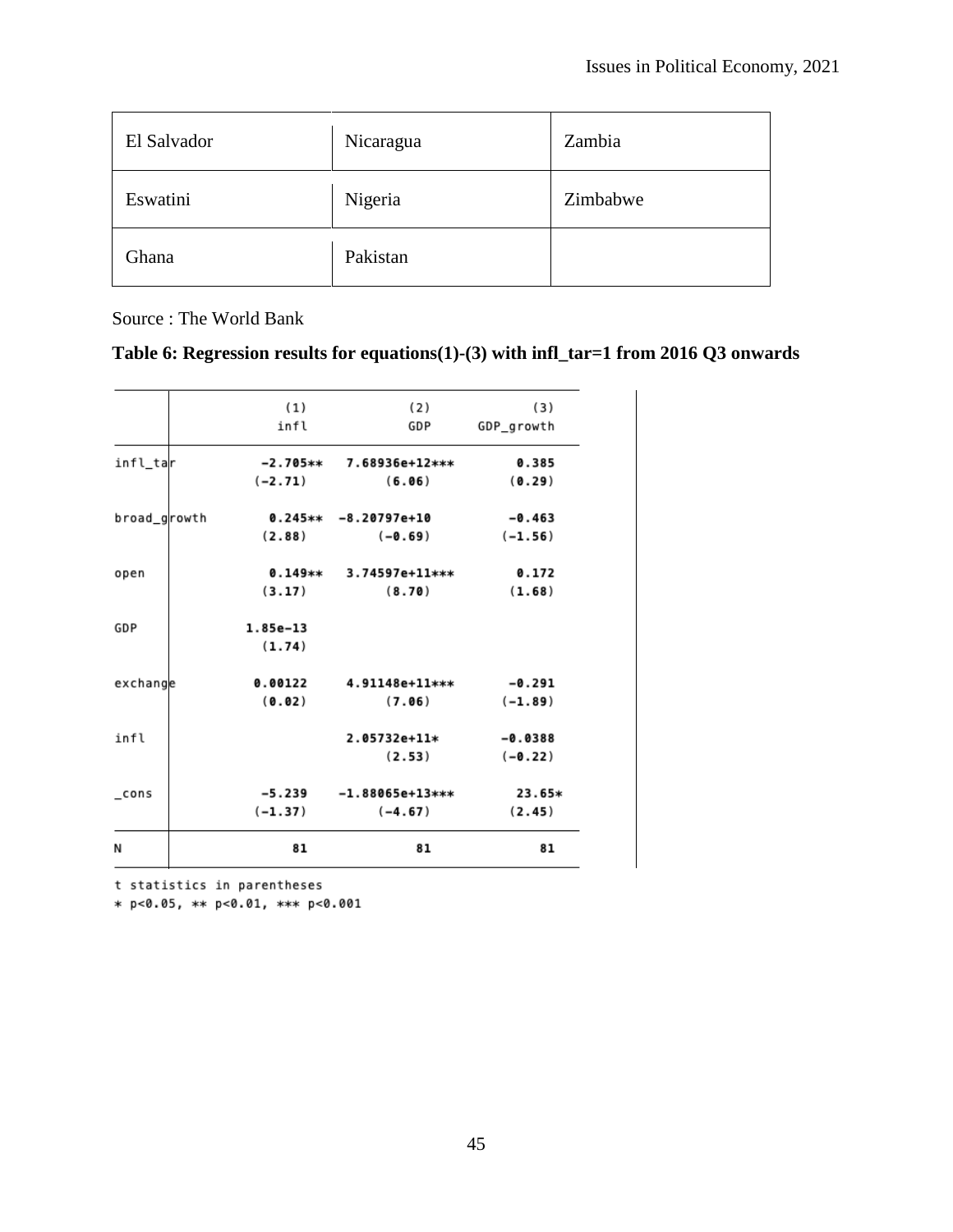|          | (1)<br>infl | (2)<br>GDP             | (3)<br>GDP_growth |
|----------|-------------|------------------------|-------------------|
| infl_tar | -4.446**    | <b>1.00082e+13***</b>  | 5.330**           |
|          | $(-2.87)$   | (6.87)                 | (2.72)            |
| GDP      | $2.64e-13*$ |                        |                   |
|          | (2.40)      |                        |                   |
| exchange | 0.0284      | $3.44461e+11***$       | $-0.482*$         |
|          | (0.40)      | (4.86)                 | $(-2.36)$         |
| broad    |             | $0.249** -9.83420e+10$ | $-0.488$          |
|          | (3.12)      | $(-1.03)$              | $(-1.69)$         |
| open     | $0.0976*$   | 4.00776e+11***         | 0.202             |
|          | (2.00)      | (9.97)                 | (1.92)            |
| infl     |             | 2.59006e+11**          | 0.0646            |
|          |             | (3.16)                 | (0.42)            |
| cons     | $-6.148$    | $-1.29775e+13***$      | 31.25**           |
|          | $(-1.74)$   | $(-3.51)$              | (2.72)            |
| N        | 81          | 81                     | 81                |

**Table 7: Regression results for equations(1)-(3) with infl\_tar=1 from 2015 Q2 onwards** 

t statistics in parentheses

\* p<0.05, \*\* p<0.01, \*\*\* p<0.001

#### **10. References**

Bernanke, B. and F., Mishkin (1997). "Inflation Targeting: A New Framework for Monetary Policy?" The Journal of Economic Perspectives, Vol. 11, No. 2. Spring pp. 97-116.

Hammond, G. (2012). "State of the art of inflation targeting", Bank of England. <http://www.bankofengland.co.uk/education/Documents/ccbs/handbooks/pdf/ccbshb29.pdf>

Mishkin, F., & Schmidt-Hebbel, K. (2002, July 01). One Decade of Inflation Targeting in the World: What Do We Know and What Do We Need to Know? Retrieved November 01, 2020, from https://www.nber.org/papers/w8397

Mishkin, F. S. and Schmidt-Hebbel, K. (2007). "Does Inflation Targeting Make a Difference?" NBER Working Paper No. w12876.

Schmidt-Hebbel, K. and Carrasco, M. (2016). "The Past and Future of Inflation Targeting: Implications for Emerging-Market and Developing Economies"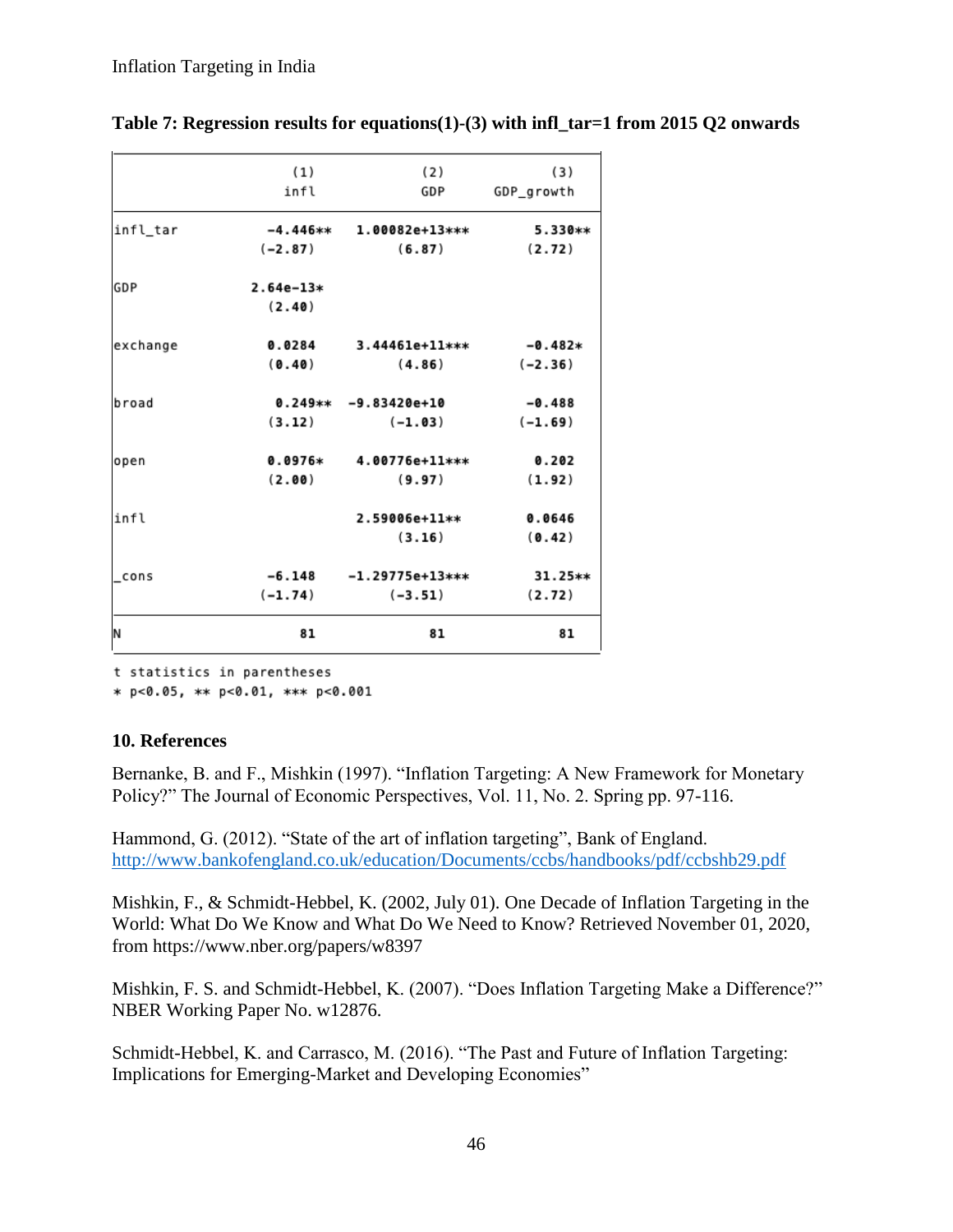http://www.bcb.gov.br/pec/depep/Seminarios/2016\_XVIIISemAnualMetasInfBCB/SMETASXV III-%20Klaus%20Schmidt.pdf

Mishra, A., & Mishra, V. (2012, April 18). Evaluating inflation targeting as a monetary policy objective for India. Retrieved November 03, 2020, from [https://www.sciencedirect.com/science/article/pii/S0264999312000557?casa\\_token=\\_g1mozpKJ](https://www.sciencedirect.com/science/article/pii/S0264999312000557?casa_token=_g1mozpKJdQAAAAA%3APC3LDnqoBGVcfM-CSvbIBCYaSjoIE7MwyHKeUJ1g-GCtTRCAtYE7MvwAXJTEY7z1PAgLVlWAR3o) [dQAAAAA%3APC3LDnqoBGVcfM-CSvbIBCYaSjoIE7MwyHKeUJ1g-](https://www.sciencedirect.com/science/article/pii/S0264999312000557?casa_token=_g1mozpKJdQAAAAA%3APC3LDnqoBGVcfM-CSvbIBCYaSjoIE7MwyHKeUJ1g-GCtTRCAtYE7MvwAXJTEY7z1PAgLVlWAR3o)[GCtTRCAtYE7MvwAXJTEY7z1PAgLVlWAR3o](https://www.sciencedirect.com/science/article/pii/S0264999312000557?casa_token=_g1mozpKJdQAAAAA%3APC3LDnqoBGVcfM-CSvbIBCYaSjoIE7MwyHKeUJ1g-GCtTRCAtYE7MvwAXJTEY7z1PAgLVlWAR3o)

Gonçalves, C., & Salles, J. (2006, August 28). Inflation targeting in emerging economies: What do the data say? Retrieved November 09, 2020, from [https://www.sciencedirect.com/science/article/pii/S0304387806001283?casa\\_token=26TFRUeA](https://www.sciencedirect.com/science/article/pii/S0304387806001283?casa_token=26TFRUeAbkUAAAAA%3AWeuliQB6R9Qy4w26JyAOMhJr8RIzjjPmTAYGCpGqpzFrEfKWTREDyn0dvkSXsdga0Fwj-1sXRVg) [bkUAAAAA%3AWeuliQB6R9Qy4w26JyAOMhJr8RIzjjPmTAYGCpGqpzFrEfKWTREDyn0d](https://www.sciencedirect.com/science/article/pii/S0304387806001283?casa_token=26TFRUeAbkUAAAAA%3AWeuliQB6R9Qy4w26JyAOMhJr8RIzjjPmTAYGCpGqpzFrEfKWTREDyn0dvkSXsdga0Fwj-1sXRVg) [vkSXsdga0Fwj-1sXRVg](https://www.sciencedirect.com/science/article/pii/S0304387806001283?casa_token=26TFRUeAbkUAAAAA%3AWeuliQB6R9Qy4w26JyAOMhJr8RIzjjPmTAYGCpGqpzFrEfKWTREDyn0dvkSXsdga0Fwj-1sXRVg)

Dept., I. (2005, April 12). CHAPTER IV DOES INFLATION TARGETING WORK IN EMERGING MARKETS? Retrieved November 09, 2020, from [https://www.elibrary.imf.org/view/IMF081/08009-9781589064546/08009-](https://www.elibrary.imf.org/view/IMF081/08009-9781589064546/08009-9781589064546/ch04.xml?rskey=SJJY3K) [9781589064546/ch04.xml?rskey=SJJY3K](https://www.elibrary.imf.org/view/IMF081/08009-9781589064546/08009-9781589064546/ch04.xml?rskey=SJJY3K)

Lin, S. (2010). ON THE INTERNATIONAL EFFECTS OF INFLATION TARGETING. *The Review of Economics and Statistics, 92*(1), 195-199. Retrieved November 9, 2020, from http://www.jstor.org/stable/25651401 Copy

Eichengreen, B., Gupta, P., & Choudhary, R. (2020, October 12). Inflation targeting in India: An interim assessment. Retrieved November 09, 2020, from https://voxeu.org/article/inflationtargeting-india-interim-assessment

Subbarao, D. (2011, May 10). Inflation targeting can't be a formal policy goal: D Subbarao. Retrieved November 15, 2020, from https://economictimes.indiatimes.com/news/economy/policy/inflation-targeting-cant-be-aformal-policy-goal-d-subbarao/articleshow/8213037.cms

Subbarao, D. (2013, July 7). Central banking in emerging economies ... Retrieved November 15, 2020, from<https://www.bis.org/review/r130719b.pdf>

Gonçalves, C., & Carvalho, A. (n.d.). Inflation Targeting Matters: Evidence from OECD Economies ... Retrieved November 16, 2020, from https://www.researchgate.net/publication/23935327\_Inflation\_Targeting\_Matters\_Evidence\_fro m\_OECD\_Economies'\_Sacrifice\_Ratios

Brito, R., & Bystedt, B. (2009, October 06). Inflation targeting in emerging economies: Panel evidence. Retrieved November 16, 2020, from <https://www.sciencedirect.com/science/article/pii/S030438780900100X>